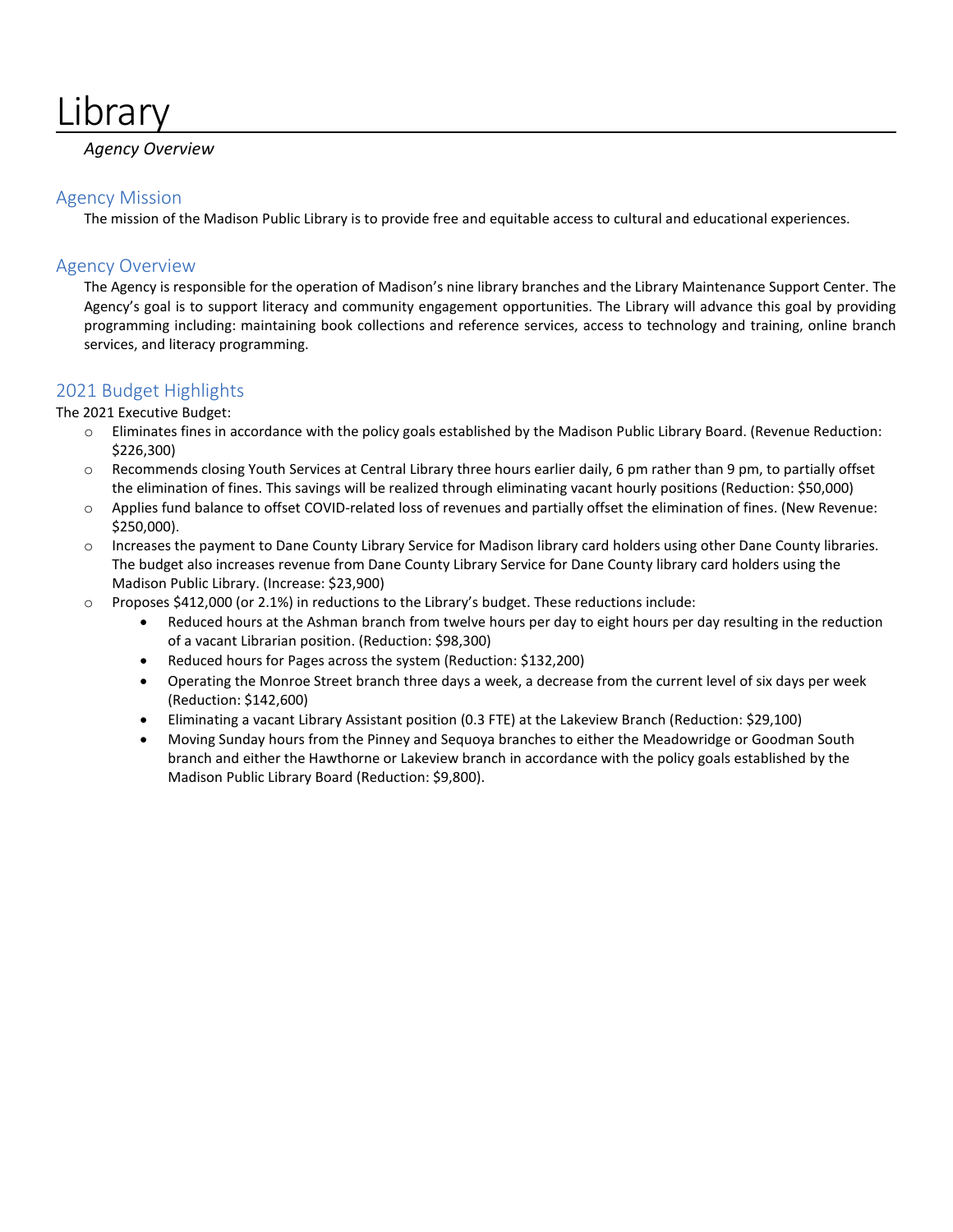## *Budget Overview*

## Agency Budget by Fund

|                                              | 2019 Actual            | 2020 Adopted     | 2020 Projected      | 2021 Request     | 2021 Executive |
|----------------------------------------------|------------------------|------------------|---------------------|------------------|----------------|
| Library                                      | 17,703,567             | 19,163,603       | 18,001,917          | 19,179,747       | 18,849,564     |
| Permanent                                    | 32,001                 |                  |                     |                  |                |
| <b>TOTAL</b>                                 | \$<br>17,735,568       | \$<br>19,163,603 | \$<br>18,001,917 \$ | 19,179,747 \$    | 18,849,564     |
| Agency Budget by Service                     |                        |                  |                     |                  |                |
|                                              | 2019 Actual            | 2020 Adopted     | 2020 Projected      | 2021 Request     | 2021 Executive |
| <b>Public Service</b>                        | 13,591,418             | 9,814,749        | 8,565,748           | 9,368,126        | 8,922,631      |
| <b>Community Engagement</b>                  | 351,725                | 528,186          | 379,476             | 777,617          | 929,282        |
| <b>Collection Resourse &amp; Access</b>      | 1,775,707              | 2,042,421        | 2,112,773           | 2,182,427        | 2,193,694      |
| <b>Facilities</b>                            | 2,016,718              | 2,322,203        | 2,322,376           | 2,368,412        | 2,401,353      |
| Admin & Marketing                            |                        | 4,456,045        | 4,621,544           | 4,483,165        | 4,402,604      |
| <b>TOTAL</b>                                 | \$<br>17,735,568       | \$<br>19,163,603 | 18,001,917          | 19,179,747       | 18,849,564     |
|                                              |                        |                  |                     |                  |                |
| Agency Budget by Major-Revenue               |                        |                  |                     |                  |                |
|                                              | 2019 Actual            | 2020 Adopted     | 2020 Projected      | 2021 Request     | 2021 Executive |
| <b>Intergov Revenues</b>                     | (1, 295, 770)          | (76, 226)        | (41, 824)           | (1,368,883)      | (1,368,883)    |
| <b>Charges For Services</b>                  | (857,095)              | (868, 733)       | (719, 118)          | (779, 368)       | (779, 368)     |
| Fine & Forfeiture                            | (218, 597)             | (250,000)        | (45, 848)           | (23,700)         | (23,700)       |
| <b>Investments &amp; Other Contributions</b> | (581, 453)             | (461,989)        | (1,040,131)         | (240, 907)       | (240, 907)     |
| Misc Revenue                                 | (5, 268)               | (5,000)          | (461)               |                  |                |
| Other Financing Source                       | (4,642,909)            |                  |                     |                  | (250,000)      |
| Transfer In                                  | (20,000)               | (6,000)          | (6,000)             | (15,000)         | (15,000)       |
| <b>TOTAL</b>                                 | \$<br>$(7,621,093)$ \$ | $(1,667,948)$ \$ | $(1,853,382)$ \$    | $(2,427,858)$ \$ | (2,677,858)    |
| Agency Budget by Major-Expenses              |                        |                  |                     |                  |                |
|                                              | 2019 Actual            | 2020 Adopted     | 2020 Projected      | 2021 Request     | 2021 Executive |
| <b>Salaries</b>                              | 10,233,053             | 11,186,276       | 9,987,743           | 10,928,250       | 10,734,380     |
| <b>Benefits</b>                              | 2,793,386              | 2,890,097        | 3,004,218           | 2,875,738        | 2,947,470      |
| <b>Supplies</b>                              | 883,040                | 801,106          | 1,034,700           | 753,649          | 827,238        |
| <b>Purchased Services</b>                    | 3,721,340              | 2,776,835        | 2,651,401           | 3,873,662        | 3,931,812      |
| Debt & Other Financing                       | 4,718,544              |                  |                     |                  |                |
| <b>Inter Depart Charges</b>                  | 110,921                | 132,191          | 132,191             | 131,260          | 131,022        |
| <b>Transfer Out</b>                          | 2,896,376              | 3,045,046        | 3,045,046           | 3,045,046        | 2,955,500      |

**TOTAL \$ 25,356,660 \$ 20,831,551 \$ 19,855,299 \$ 21,607,605 \$ 21,527,422**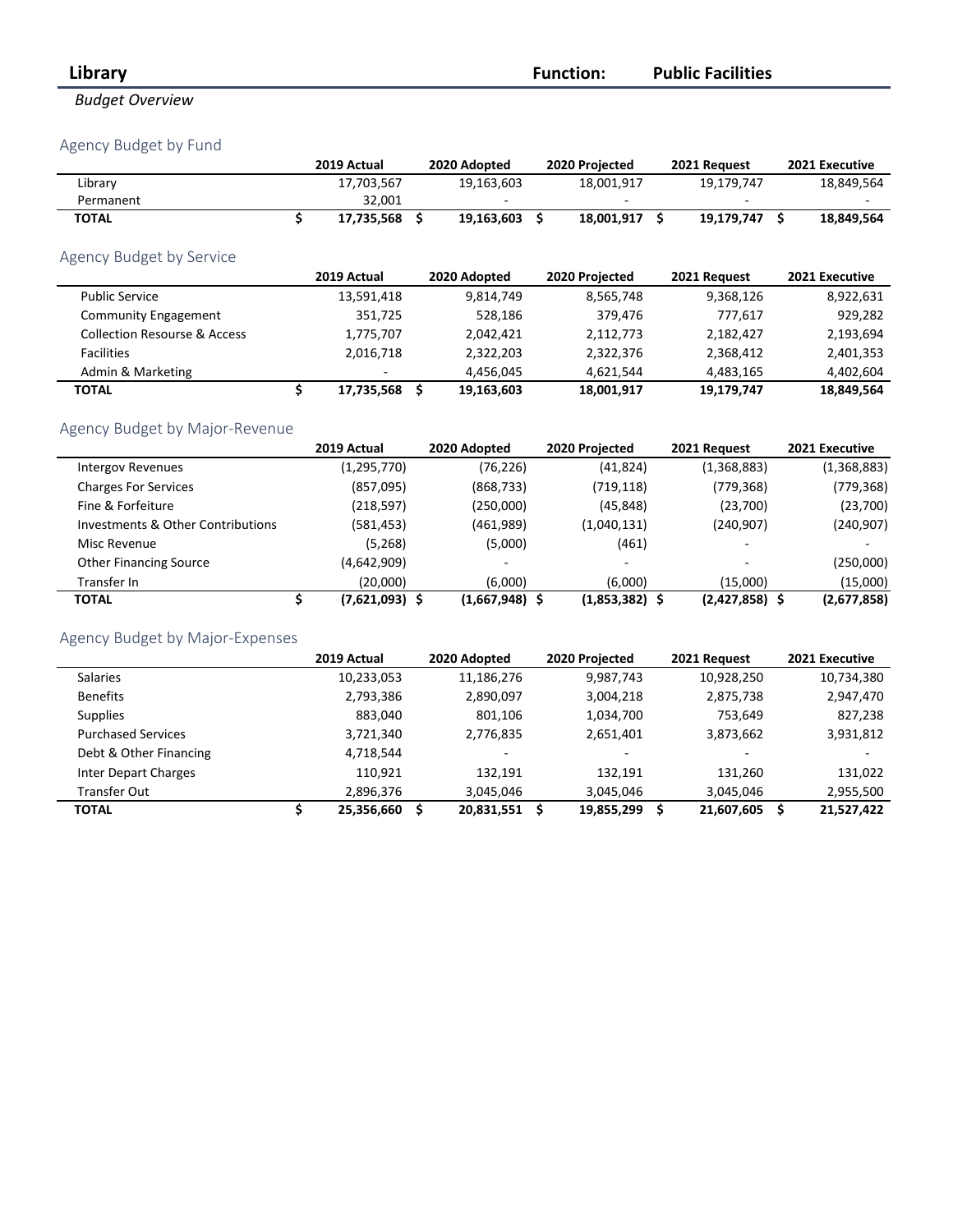*Service Overview*

**Service:** Admin & Marketing **Citywide Element:** Effective Government

#### *Service Description*

This service provides for the system-wide leadership of the library across all departments, along with marketing and web services promoting the library's nine locations. The goal of this service to provide strategic direction, fiscal responsibility, and general leadership and management to all areas of library operations.

#### *Major Budget Changes*

• The Executive budget maintains the current level of service.

#### *Activities Performed by this Service*

• Budget and Fiscal Management: Prepare and monitor the capital and operating budgets for the Library; prepare financial reports for the Library Board, management staff, and the MPL Foundation; process billing, receipts, and payroll; and review and maintain Library projects.

• System-wide Management: Oversee system-wide services; participate in City programs and committees; oversee Library policies and procedures; oversee personnel, including hiring, training, and performance management; and represent Madison in the South Central Library System and Statewide projects and services.

• Marketing and Web Services: Prepare print and online marketing of Library services, programs, and events; maintain Library public and internal websites and social media outlets; and perform in-house printing for advertising and marketing purposes.

#### Service Budget by Fund

|                    | 2019 Actual | 2020 Adopted | 2020 Projected | 2021 Request | 2021 Executive |
|--------------------|-------------|--------------|----------------|--------------|----------------|
| General            |             | 4.456.045    | 4.621.544      | 4.483.165    | 4.402.604      |
| Other-Expenditures |             |              |                |              | $\sim$         |
| <b>TOTAL</b>       |             | 4.456.045    | 4.621.544      | 4.483.165    | 4.402.604      |

|                       | 2019 Actual              | 2020 Adopted | 2020 Projected |           | 2021 Request | 2021 Executive |
|-----------------------|--------------------------|--------------|----------------|-----------|--------------|----------------|
| Revenue               | (4,002,083)              | (56,070)     |                | (19, 249) | (35,000)     | (35,000)       |
| Personnel             | 1,271,899                | 1,250,512    | 1,363,378      |           | 1,253,273    | 1,262,258      |
| Non-Personnel         | 2,631,000                | 3,140,464    | 3,156,276      |           | 3,145,364    | 3,055,818      |
| <b>Agency Charges</b> | 99.184                   | 121.139      | 121.139        |           | 119.528      | 119,528        |
| TOTAL                 | $\overline{\phantom{0}}$ | 4,456,045    | 4,621,544      |           | 4,483,165    | 4,402,604      |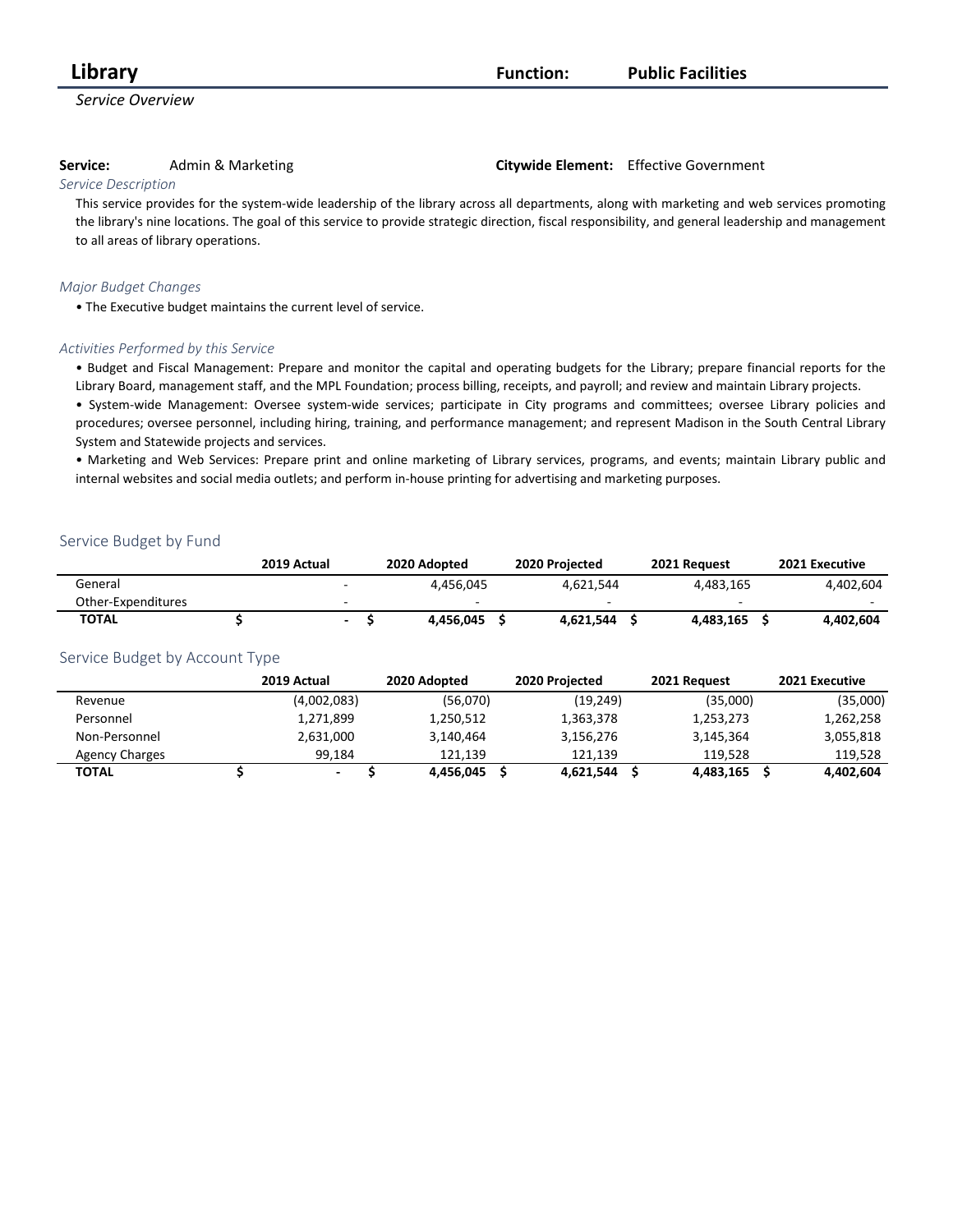| Library                 |                                                                                                                                                    | <b>Function:</b> | <b>Public Facilities</b>                |
|-------------------------|----------------------------------------------------------------------------------------------------------------------------------------------------|------------------|-----------------------------------------|
| <b>Service Overview</b> |                                                                                                                                                    |                  |                                         |
| Service:                | <b>Collection Resourse &amp; Access</b>                                                                                                            |                  | Citywide Element: Culture and Character |
| Service Description     |                                                                                                                                                    |                  |                                         |
|                         | This service is responsible for the acquisition, cataloging, and processing of all materials in all formats in the library collection. The Madison |                  |                                         |
|                         | Public Library is the resource library and largest member of the South Central Library System (SCLS). SCLS libraries share their collection        |                  |                                         |

resources through an integrated library system that provides access to the public through the LINKcat online library catalog.

#### Major Budget Changes

• The elimination of Library fines per the Madison Public Library Board's policy goal (\$226,000).

• Permanently reducing a full-time Cataloging Librarian position to part-time (\$54,000). The Library will implement process improvements to minimize any delay in materials available for lending. The incumbent has requested the move to part-time.

• The Library makes an annual payment to Dane County Library Service for Madison library card holders using other Dane County libraries (\$1,803,075). The Library also receives revenue from Dane County Library Service for Dane County library card holders using the Madison Public Library (\$1,277,496). In the 2020 budget, the net of this revenue and expense was shown a net expense. In 2021, the full revenue and expense are shown in the respective account categories. The net change in 2021 is an increase in expense to the Library of \$23,000.

#### Activities Performed by this Service

• Collection Ordering: Selects materials using data from a variety of sources and places orders with vendors.

• Collection Cataloging: Provide access to the collection through cataloging and classification according to national and local standards.

• Collection Processing: Perform online receipt, linking and invoicing of collection items and prepares the items for lending by applying jackets, cases, labels, etc.

#### Service Budget by Fund

|                    | 2019 Actual | 2020 Adopted | 2020 Projected |                          | 2021 Request | 2021 Executive |
|--------------------|-------------|--------------|----------------|--------------------------|--------------|----------------|
| General            | 1.775.707   | 2.042.421    |                | 2.112.773                | 2.182.427    | 2,193,694      |
| Other-Expenditures |             |              |                | $\overline{\phantom{a}}$ | $\sim$       | -              |
| <b>TOTAL</b>       | 1.775.707   | 2.042.421    |                | 2.112.773                | 2.182.427    | 2,193,694      |

|                       | 2019 Actual              | 2020 Adopted |            | 2020 Projected | 2021 Request | 2021 Executive |
|-----------------------|--------------------------|--------------|------------|----------------|--------------|----------------|
| Revenue               | (2,293,996)              |              | (938, 671) | (822, 786)     | (1,966,603)  | (1,966,603)    |
| Personnel             | 1,369,911                |              | 1,459,029  | 1,343,571      | 1,311,448    | 1,322,715      |
| Non-Personnel         | 2.699.793                |              | 1,522,063  | 1,591,989      | 2,837,582    | 2,837,582      |
| <b>Agency Charges</b> | $\overline{\phantom{0}}$ |              |            |                |              |                |
| TOTAL                 | 1,775,707                |              | 2,042,421  | 2,112,773      | 2,182,427    | 2,193,694      |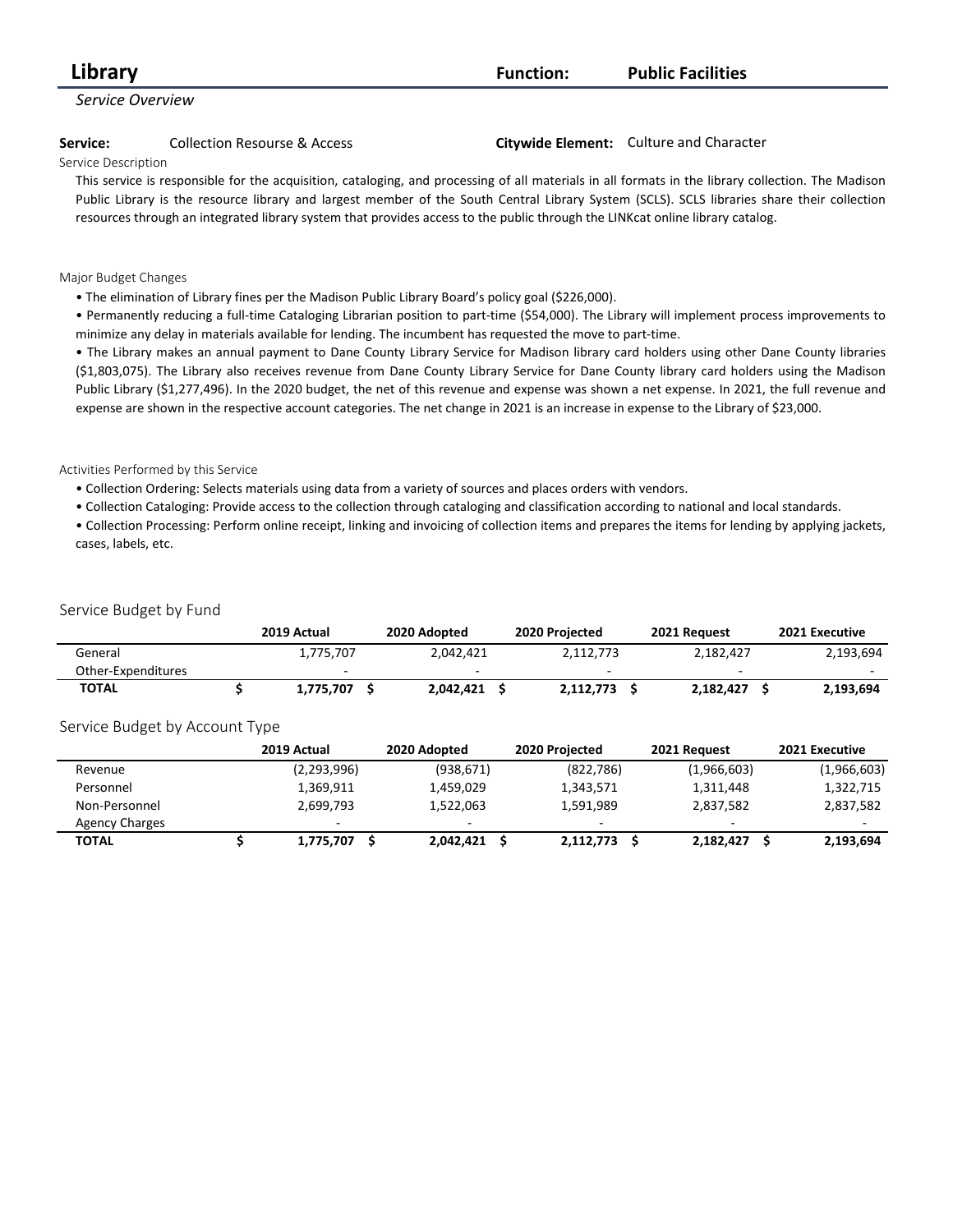| Library             |                                                                                                                                               | <b>Function:</b> | <b>Public Facilities</b>                  |  |  |
|---------------------|-----------------------------------------------------------------------------------------------------------------------------------------------|------------------|-------------------------------------------|--|--|
| Service Overview    |                                                                                                                                               |                  |                                           |  |  |
| Service:            | Community Engagement                                                                                                                          |                  | Citywide Element: Economy and Opportunity |  |  |
| Service Description |                                                                                                                                               |                  |                                           |  |  |
|                     | This service is responsible for program providers and performers associated with community engagement activities and collaborative projection |                  |                                           |  |  |

responsible for program providers and performers associated with community engagement activities and collaborative projects for all ages. The goal of the service is to foster a diverse patron and partner base and programs and services that are based directly on residents' needs and wants.

#### Major Budget Changes

- A reduction in grant funding for a Computer Technician position (0.4 FTE) is absorbed through savings in various Service lines.
- A reduction in Friends donation revenue is anticipated based on COVID-related reductions in 2020 (\$83,600).

• The Library reduced program supplies and services in their request to offset the elimination of fine revenue and COVID-related lost revenue. The Executive budget restored \$109,000 for program supplies offset by the use of Fund Balance.

#### Activities Performed by this Service

• Programming: Manage contracts with local artists, entrepreneurs, experts, and organizations to provide classes and procure supplies for programs. The Bubbler program is part of this service.

#### Service Budget by Fund

|                    | 2019 Actual | 2020 Adopted | 2020 Projected | 2021 Request | 2021 Executive |
|--------------------|-------------|--------------|----------------|--------------|----------------|
| General            | 351.725     | 528.186      | 379.476        | 777.617      | 929.282        |
| Other-Expenditures |             |              |                | $\sim$       |                |
| <b>TOTAL</b>       | 351.725     | 528.186      | 379.476        | 777.617      | 929,282        |

|                       | 2019 Actual | 2020 Adopted | 2020 Projected | 2021 Request | 2021 Executive |
|-----------------------|-------------|--------------|----------------|--------------|----------------|
| Revenue               | (416, 505)  | (121, 100)   | (372, 561)     | (36,500)     | (36,500)       |
| Personnel             | 429.280     | 374.251      | 572,475        | 654.711      | 697,601        |
| Non-Personnel         | 338.951     | 275,035      | 179.561        | 159.406      | 268,181        |
| <b>Agency Charges</b> | -           | $\sim$       |                | -            | $\sim$         |
| TOTAL                 | 351.725     | 528,186      | 379,476        | 777.617      | 929,282        |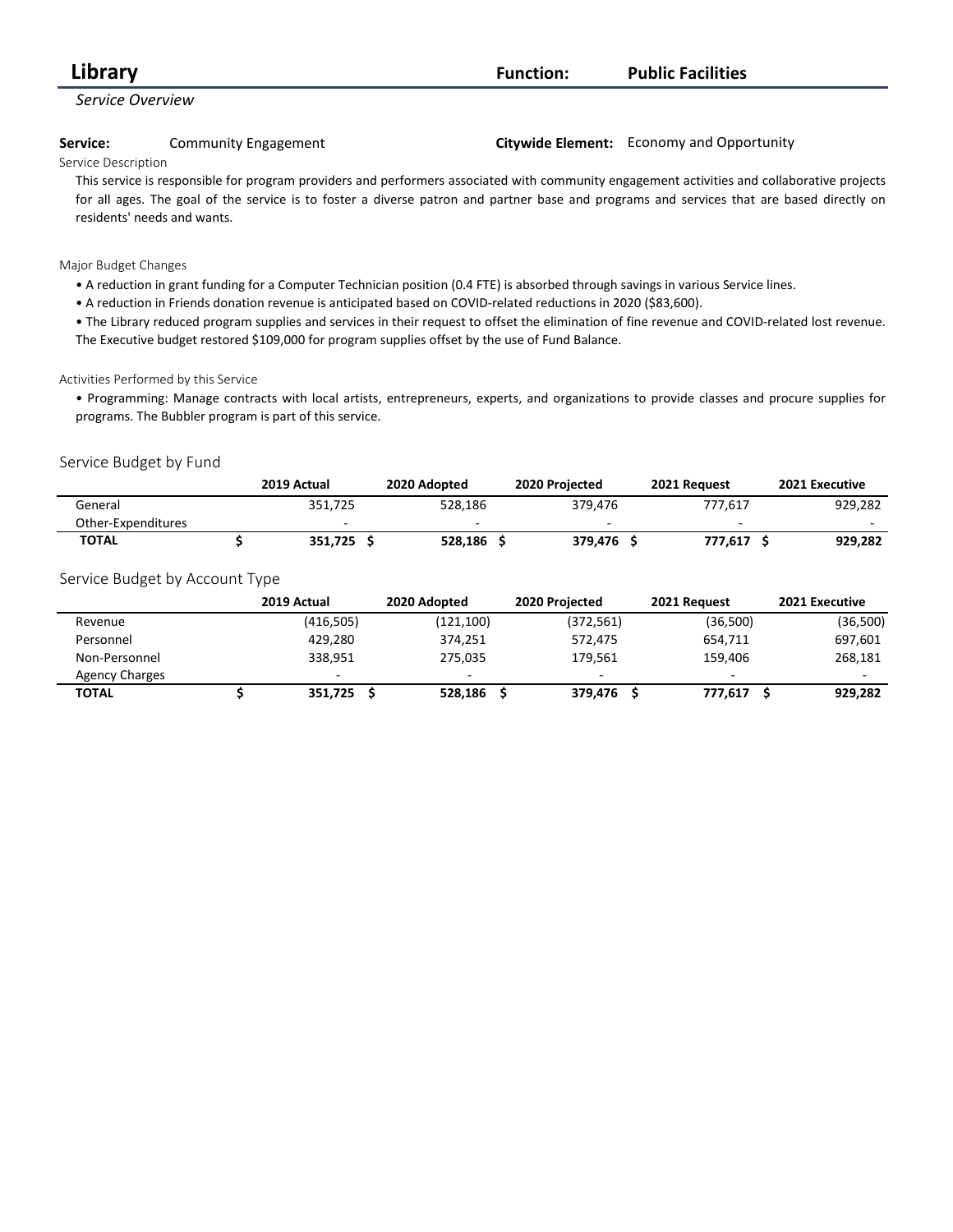| Library          | <b>Function:</b> | <b>Public Facilities</b> |
|------------------|------------------|--------------------------|
| Service Overview |                  |                          |

#### **Service:** Facilities **Citywide Element:** Culture and Character

#### Service Description

This service is responsible for all activities and services associated with the operation of Madison Public Library's nine public libraries and the Library Maintenance Support Center. The goal of this service is to provide a safe, pleasant, and welcoming environment at the Central and neighborhood libraries.

#### Major Budget Changes

- Revenues are lower than the 2020 Adopted Budget due to reductions for one-time donations (\$100,000), projected decline in donations from the Friends groups (\$48,900) and loss of event revenue (\$35,000). These projections are due to COVID-19.
- The budget for building repairs and maintenance is reduced to reflect historical spending trends (\$124,000).

#### Activities Performed by this Service

- Building Maintenance: Perform repairs, respond to user requests, coordinate preventative maintenance, and coordinate vendor assistance.
- Custodial Tasks: Clean Central Library, maintain janitorial supplies, and respond to custodial emergencies at Central and neighborhood libraries.
- Building Projects: Schedule, coordinate, and complete major building projects such as renovations, refurbishments, and new construction.
- Planning: Plan and design new facilities and engage the public and staff on future library facility needs.

#### Service Budget by Fund

|                    | 2019 Actual | 2020 Adopted | 2020 Projected | 2021 Request |                          | 2021 Executive |
|--------------------|-------------|--------------|----------------|--------------|--------------------------|----------------|
| General            | 2.016.718   | 2.322.203    | 2.322.376      | 2.368.412    |                          | 2,401,353      |
| Other-Expenditures |             |              |                |              | $\overline{\phantom{a}}$ |                |
| <b>TOTAL</b>       | 2.016.718   | 2,322,203    | 2.322.376      | 2.368.412    |                          | 2,401,353      |

|                       | 2019 Actual | 2020 Adopted | 2020 Projected | 2021 Request | 2021 Executive |
|-----------------------|-------------|--------------|----------------|--------------|----------------|
| Revenue               | (385,665)   | (222, 459)   | (239, 486)     | (32, 100)    | (32, 100)      |
| Personnel             | 1,074,204   | 1,078,590    | 1,024,755      | 1,108,346    | 1,118,561      |
| Non-Personnel         | 1,316,442   | 1,455,020    | 1,526,055      | 1,280,434    | 1,303,398      |
| <b>Agency Charges</b> | 11.737      | 11.052       | 11.052         | 11.732       | 11,494         |
| <b>TOTAL</b>          | 2,016,718   | 2,322,203    | 2,322,376      | 2,368,412 \$ | 2,401,353      |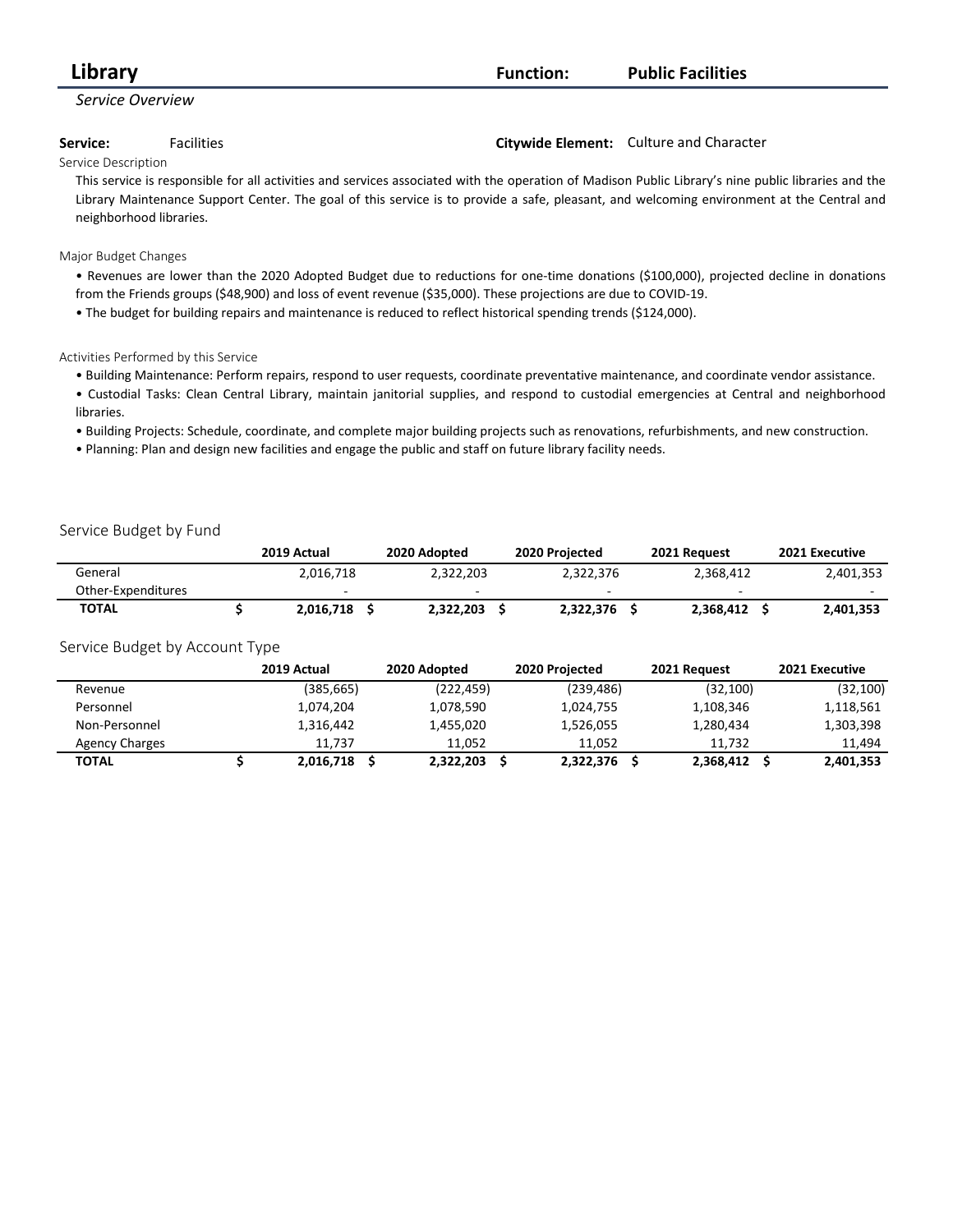| Library          | <b>Function:</b> | <b>Public Facilities</b> |
|------------------|------------------|--------------------------|
| Service Overview |                  |                          |

#### **Service:** Public Service **Citywide Element:** Economy and Opportunity

Service Description

This service is responsible for the delivery of services to the Library's patrons and members of the community both in and outside of library facilities. Public Service focuses on direct provision of reference and research assistance, reader's advisory, literacy support, programming, technology training, collection management, and participatory learning and creation. The goal of the service is to provide individualized library services to meet patrons' needs.

#### Major Budget Changes

• The Executive Budget applies fund balance to offset COVID-related loss of revenues and partially offset the elimination of fines. (\$250,000)

• Increased donations from the Madison Public Library Foundation are anticipated to support technology solutions for remote computer assistance and remote reference call software. (\$30,200)

• To compensate for the loss of fine revenue, the Library proposed closing Youth Services at Central Library three hours earlier daily (6 pm instead of 9 pm) which allows for fewer hourly wages (security monitor, pages). Youth Services has historically had low usage during the evening hours. (\$50,000)

• Personnel costs are lower than the 2020 Adopted Budget due to reductions made in the Executive Budget reducing hours at the Ashman and Monroe Street branches (\$240,900), reducing Page hours across the system (\$132,200), and moving Sunday hours to smaller branches (\$9,800). Further reductions in personnel costs are a reflection personnel allocations across services (\$238,700).

#### Activities Performed by this Service

- Reference and User Services: Provide reference services, reader's advisory services, and program planning for adults.
- Circulation: Check materials in and out, help customers with library cards and problem items, and handle other library material procedures.
- Youth Services: Develop and lead programs for youth ages 0-18 and their caregivers.
- Neighborhood Library Management: Supervise nine Library locations.
- Library Technology: Replace computers and procure software and licensing.

|                                |   | 2019 Actual     | 2020 Adopted   |   | 2020 Projected | 2021 Request |     | 2021 Executive |
|--------------------------------|---|-----------------|----------------|---|----------------|--------------|-----|----------------|
| General                        |   | 13,559,416      | 9,814,749      |   | 8,565,748      | 9,368,126    |     | 8,922,631      |
| Other-Expenditures             |   | 32,001          |                |   |                |              |     |                |
| <b>TOTAL</b>                   | S | 13,591,418<br>S | 9,814,749      | S | 8,565,748 \$   | 9,368,126    | - S | 8,922,631      |
| Service Budget by Account Type |   |                 |                |   |                |              |     |                |
|                                |   | 2019 Actual     | 2020 Adopted   |   | 2020 Projected | 2021 Request |     | 2021 Executive |
| Revenue                        |   | (522, 844)      | (329,648)      |   | (399,300)      | (357, 655)   |     | (607, 655)     |
| Personnel                      |   | 8,881,147       | 9,913,992      |   | 8,687,782      | 9,476,210    |     | 9,280,715      |
| Non-Personnel                  |   | 5,233,115       | 230,405        |   | 277,267        | 249,571      |     | 249,571        |
| <b>Agency Charges</b>          |   |                 |                |   |                |              |     |                |
| <b>TOTAL</b>                   |   | 13,591,418      | Ś<br>9,814,749 |   | 8,565,748      | 9,368,126    |     | 8,922,631      |

#### Service Budget by Fund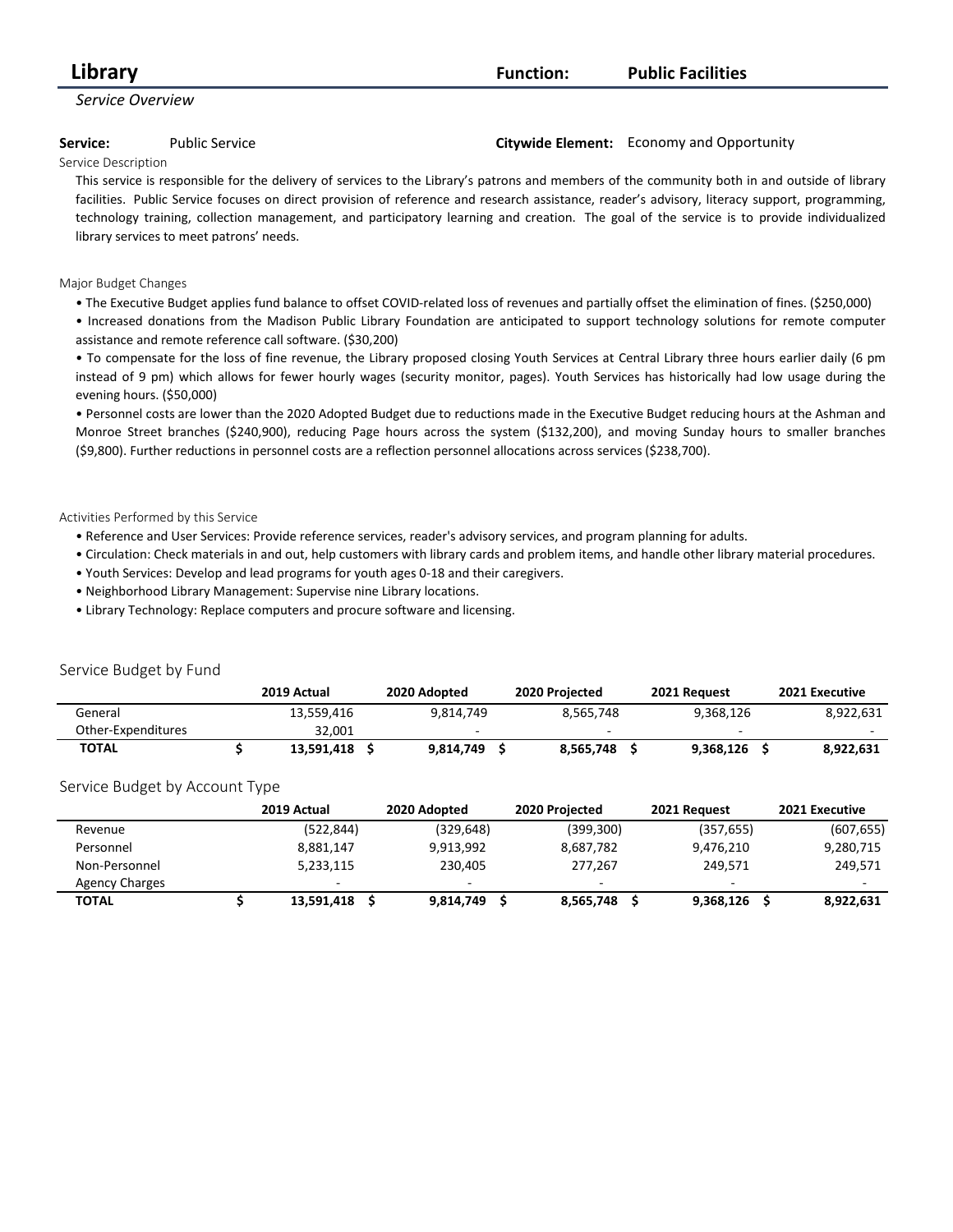## *Eibrary* **Function:**

**Line Item Detail** 

**Public Facilities**

## **Agency Primary Fund: Library**

## Intergovernmental Revenue

|                                      | 2019 Actual            | 2020 Adopted   | 2020 Projected   |    | 2021 Request             |                    | 2021 Executive |
|--------------------------------------|------------------------|----------------|------------------|----|--------------------------|--------------------|----------------|
| <b>Federal Revenues Operating</b>    | (13, 141)              | (2,826)        | (21, 809)        |    | (27, 100)                |                    | (27, 100)      |
| Other Unit of Gov Rev Op             | (1, 282, 629)          | (73, 400)      | (20, 015)        |    | (1,341,783)              |                    | (1,341,783)    |
| <b>TOTAL</b>                         | \$<br>$(1,295,770)$ \$ | $(76, 226)$ \$ | $(41,824)$ \$    |    | $(1,368,883)$ \$         |                    | (1,368,883)    |
| <b>Charges for Service</b>           |                        |                |                  |    |                          |                    |                |
|                                      | 2019 Actual            | 2020 Adopted   | 2020 Projected   |    | 2021 Request             |                    | 2021 Executive |
| <b>Reproduction Services</b>         | (102, 424)             | (111,950)      | (23, 625)        |    | (85, 829)                |                    | (85, 829)      |
| <b>Appliance Collection</b>          | (13, 013)              | (9,700)        | (1, 220)         |    | (6,500)                  |                    | (6,500)        |
| <b>Catering Concessions</b>          | (9,679)                | (15,000)       | 55               |    |                          |                    |                |
| <b>Facility Rental</b>               | (41, 854)              | (38,900)       | (16, 626)        |    | (5,000)                  |                    | (5,000)        |
| Southcentral Library Services        | (266, 184)             | (270, 284)     | (270, 284)       |    | (270, 284)               |                    | (270, 284)     |
| <b>Library Collection Fees</b>       | (14, 962)              | (15, 400)      | (3, 140)         |    | (7,500)                  |                    | (7,500)        |
| <b>Cataloging Services</b>           | (404, 255)             | (404, 255)     | (404, 255)       |    | (404, 255)               |                    | (404, 255)     |
| Reimbursement Of Expense             | (4, 724)               | (3, 244)       | (23)             |    |                          |                    |                |
| <b>TOTAL</b>                         | \$<br>$(857,095)$ \$   | $(868,733)$ \$ | $(719, 118)$ \$  |    | $(779, 368)$ \$          |                    | (779, 368)     |
| Fine Forefeiture & Assessments       |                        |                |                  |    |                          |                    |                |
|                                      | 2019 Actual            | 2020 Adopted   | 2020 Projected   |    | 2021 Request             |                    | 2021 Executive |
| <b>Library Fines</b>                 | (218, 597)             | (250,000)      | (45, 848)        |    | (23,700)                 |                    | (23,700)       |
| <b>TOTAL</b>                         | \$<br>$(218,597)$ \$   | $(250,000)$ \$ | $(45,848)$ \$    |    | $(23,700)$ \$            |                    | (23,700)       |
| Investments & Contributions          |                        |                |                  |    |                          |                    |                |
|                                      | 2019 Actual            | 2020 Adopted   | 2020 Projected   |    | 2021 Request             |                    | 2021 Executive |
| <b>Contributions &amp; Donations</b> | (581, 453)             | (461,989)      | (1,040,131)      |    | (240, 907)               |                    | (240, 907)     |
| <b>TOTAL</b>                         | \$<br>$(581, 453)$ \$  | $(461,989)$ \$ | $(1,040,131)$ \$ |    | $(240, 907)$ \$          |                    | (240, 907)     |
| Misc Revenue                         |                        |                |                  |    |                          |                    |                |
|                                      | 2019 Actual            | 2020 Adopted   | 2020 Projected   |    | 2021 Request             |                    | 2021 Executive |
| Miscellaneous Revenue                | (5, 268)               | (5,000)        | (461)            |    |                          |                    |                |
| <b>TOTAL</b>                         | \$<br>$(5,268)$ \$     | $(5,000)$ \$   | $(461)$ \$       |    | $\overline{a}$           | $\overline{\cdot}$ |                |
| <b>Other Finance Sources</b>         |                        |                |                  |    |                          |                    |                |
|                                      | 2019 Actual            | 2020 Adopted   | 2020 Projected   |    | 2021 Request             |                    | 2021 Executive |
| Fund Balance Applied                 | (4,642,909)            |                | $\omega$         |    |                          |                    | (250,000)      |
| <b>TOTAL</b>                         | \$<br>$(4,642,909)$ \$ |                | \$               | Ś. | $\overline{\phantom{a}}$ | \$                 | (250,000)      |
| Transfer In                          |                        |                |                  |    |                          |                    |                |
|                                      | 2019 Actual            | 2020 Adopted   | 2020 Projected   |    | 2021 Request             |                    | 2021 Executive |
| Transfer In From Permanent           | (20,000)               | (6,000)        | (6,000)          |    | (15,000)                 |                    | (15,000)       |
| <b>TOTAL</b>                         | \$<br>$(20,000)$ \$    | $(6,000)$ \$   | $(6,000)$ \$     |    | $(15,000)$ \$            |                    | (15,000)       |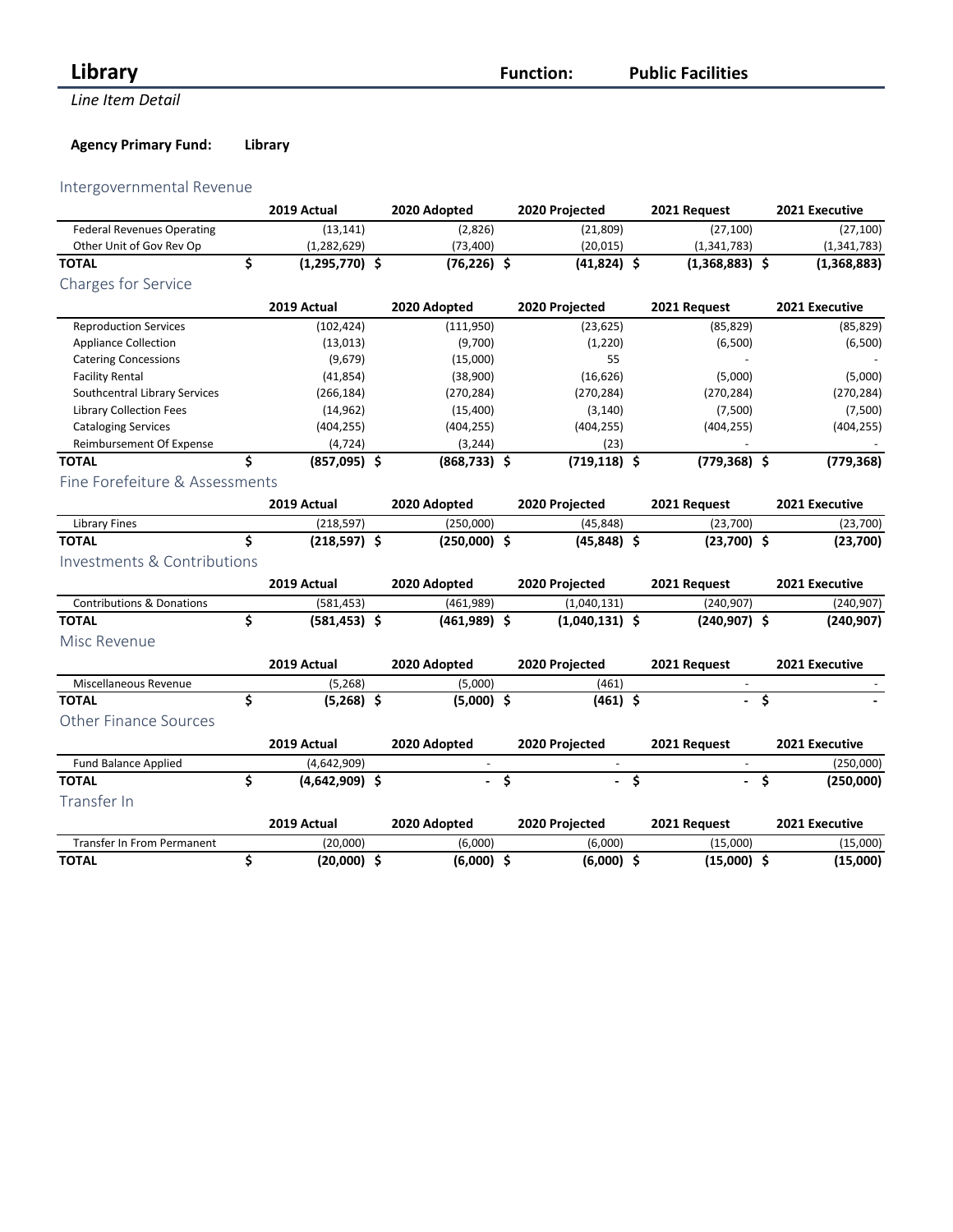## *Library Function:* **Function:**

## **Line Item Detail**

## **Agency Primary Fund: Library**

### Salaries

|                                   | 2019 Actual | 2020 Adopted | 2020 Projected | 2021 Request    | 2021 Executive  |
|-----------------------------------|-------------|--------------|----------------|-----------------|-----------------|
| <b>Permanent Wages</b>            | 8,408,631   | 9,029,263    | 8,427,621      | 9,104,556       | 8,987,899       |
| <b>Salary Savings</b>             |             | (249, 852)   |                | (249, 852)      | (249, 852)      |
| Pending Personnel                 |             | 574.000      |                | 195,670         | 247,852         |
| Premium Pay                       | 48,063      | 48,589       | 38,069         | 48,589          | 48,589          |
| <b>Workers Compensation Wages</b> |             |              | 1,079          |                 |                 |
| <b>Compensated Absence</b>        | 58.142      | 70.000       | 70,000         | 70.000          | 70,000          |
| Hourly Wages                      | 1,649,963   | 1,627,332    | 1,393,166      | 1,672,343       | 1,542,948       |
| <b>Overtime Wages Permanent</b>   | 68,159      | 86,944       | 55,657         | 86,944          | 86,944          |
| <b>Overtime Wages Hourly</b>      | 94          |              |                |                 |                 |
| <b>Election Officials Wages</b>   |             |              | 2,150          |                 |                 |
| <b>TOTAL</b>                      | 10,233,053  | 11,186,276   | 9,987,743      | 10,928,250<br>S | 10,734,380<br>s |
| <b>Benefits</b>                   |             |              |                |                 |                 |

|                                 | 2019 Actual              | 2020 Adopted | 2020 Projected | 2021 Request   | 2021 Executive |
|---------------------------------|--------------------------|--------------|----------------|----------------|----------------|
| Comp Absence Escrow             | 17,090                   | 101,338      | 122,583        | 101,338        | 101,338        |
| <b>Unemployment Benefits</b>    | 2.288                    |              | 4,094          |                |                |
| <b>Health Insurance Benefit</b> | 1,290,394                | 1,372,881    | 1,366,003      | 1,364,456      | 1,452,839      |
| Wage Insurance Benefit          | 22,497                   | 20,982       | 23,030         | 22,093         | 23,052         |
| Health Insurance Retiree        | $\overline{\phantom{a}}$ | 7,330        |                | 7,330          | 7,330          |
| <b>WRS</b>                      | 607,854                  | 607,356      | 618,785        | 603,691        | 595,817        |
| <b>FICA Medicare Benefits</b>   | 756,099                  | 679.889      | 764,062        | 676,509        | 666,773        |
| Post Employment Health Plans    | 97,165                   | 100,321      | 105.660        | 100,321        | 100,321        |
| <b>TOTAL</b>                    | 2,793,386                | 2,890,097    | 3,004,218      | 2,875,738<br>S | 2,947,470<br>S |
| Supplies                        |                          |              |                |                |                |

|                               | 2019 Actual   | 2020 Adopted  | 2020 Projected   | 2021 Request | 2021 Executive |
|-------------------------------|---------------|---------------|------------------|--------------|----------------|
| Office Supplies               | 15,213        | 7,805         | 6,413            | 7,805        | 7,805          |
| <b>Copy Printing Supplies</b> | 44,008        | 42,600        | 33,619           | 44,330       | 44,330         |
| Furniture                     | 32,534        | 40,000        | 66,911           |              | 22,964         |
| Hardware Supplies             | 86,732        | 115,000       | 150,311          | 115,000      | 115,000        |
| Software Lic & Supplies       | 26,960        | 18,900        | 25,333           | 19,785       | 19,785         |
| Postage                       | 35,630        | 38,320        | 38,320           | 38,320       | 38,320         |
| Program Supplies              | 146,597       | 115,500       | 66,025           | 64,875       | 115,500        |
| <b>Work Supplies</b>          | 88,929        | 86,000        | 86,000           | 88,925       | 88,925         |
| Janitorial Supplies           | 42,867        | 49,000        | 60,363           | 49,000       | 49,000         |
| Library Materials             | 302,500       | 251,036       | 326,714          | 251,036      | 251,036        |
| <b>Safety Supplies</b>        | 6,198         | 2,400         | 12,599           | 29,200       | 29,200         |
| Uniform Clothing Supplies     | 317           | 120           | 120              | 317          | 317            |
| Food And Beverage             | 4,043         | 2,125         |                  |              |                |
| <b>Building</b>               | 7,916         |               | 200              |              |                |
| <b>Building Supplies</b>      | 5,819         | 6,600         | 108,170          | 6,600        | 6,600          |
| <b>Electrical Supplies</b>    | 21,654        | 8,000         | 8,000            | 21,656       | 21,656         |
| <b>HVAC Supplies</b>          | 2,599         | 3,500         | 8,233            | 2,600        | 2,600          |
| <b>Plumbing Supplies</b>      | 4,113         | 5,000         | 5,000            | 5,000        | 5,000          |
| Machinery And Equipment       | 2,766         | 3,500         | 26,671           | 3,500        | 3,500          |
| <b>Equipment Supplies</b>     | 5,644         | 5,700         | 5,700            | 5,700        | 5,700          |
| <b>TOTAL</b>                  | \$<br>883,040 | \$<br>801,106 | \$.<br>1,034,700 | Ś<br>753,649 | \$<br>827,238  |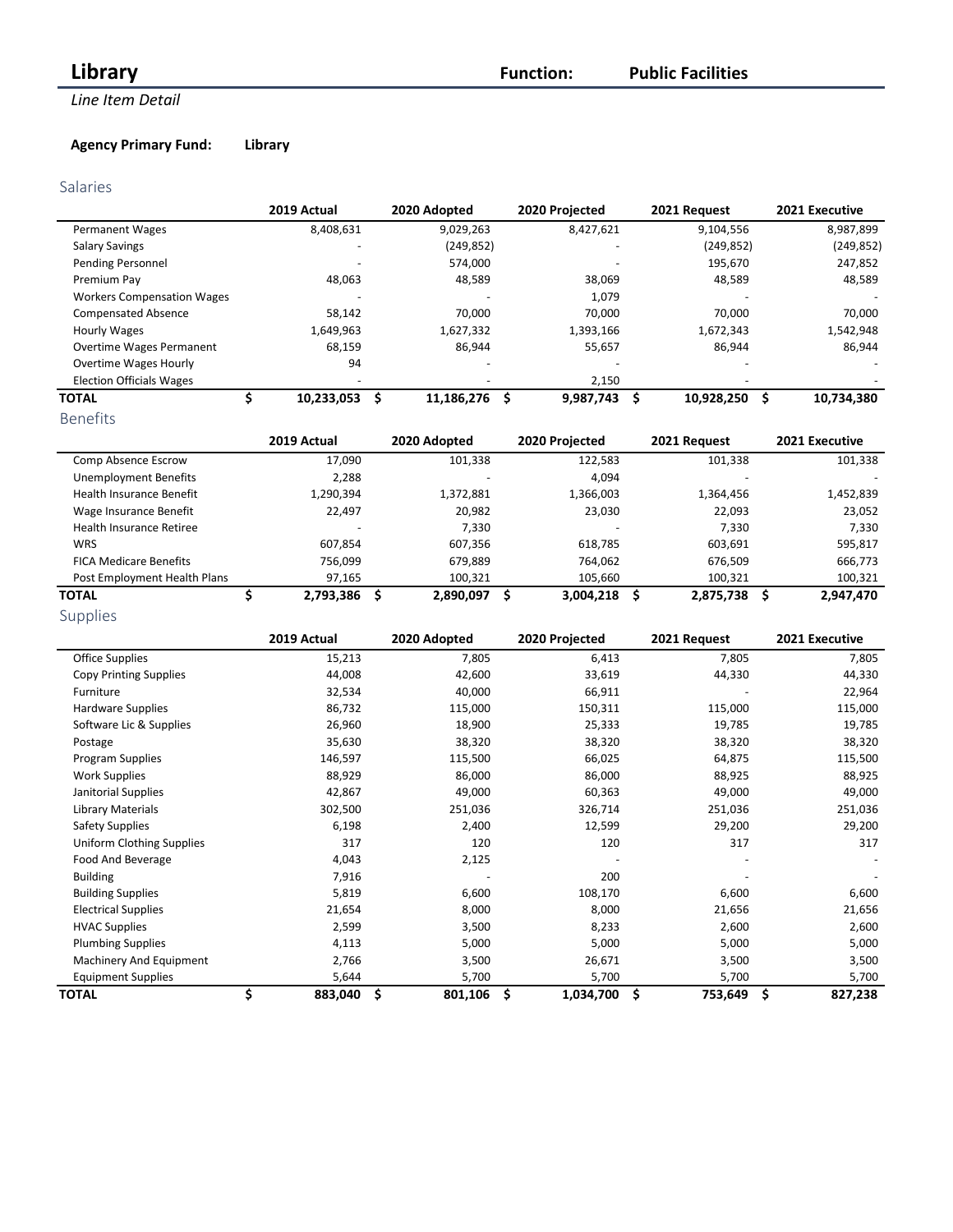## **Library Function:**

## **Line Item Detail**

## **Public Facilities**

## **Agency Primary Fund: Library**

### Purchased Services

| <b>Natural Gas</b><br>48,765<br>48,100<br>40,119<br>47,600<br>258,992<br>267,422<br>301,000<br>297,800<br>Electricity<br>Water<br>12,445<br>10,820<br>11,144<br>13,525<br>9,689<br>9,500<br>9,044<br>10,690<br>Sewer<br>5,267<br>4,830<br>5,321<br>5,470<br>Stormwater<br>Telephone<br>12,041<br>18,750<br>37,313<br>39,766<br>12,178<br>10,400<br>Cellular Telephone<br>11,175<br>12,228<br>623,845<br>611,005<br>614,881<br>Systems Comm Internet<br>623,872<br>209,222<br>406,519<br>282,710<br><b>Building Improv Repair Maint</b><br>406,519<br>8,963<br>9,010<br>Waste Disposal<br>8,620<br>8,146<br>Fire Protection<br>10,398<br>7,820<br>10,398<br>10,410<br>Pest Control<br>2,613<br>2,870<br>3,284<br>2,620<br><b>Elevator Repair</b><br>7,623<br>4,000<br>4,000<br>351,215<br>246,775<br><b>Facility Rental</b><br>252,749<br>219,520<br>135,366<br><b>Custodial Bldg Use Charges</b><br>136,488<br>147,833<br>153,673<br>Process Fees Recyclables<br>10,840<br>9,800<br>7,211<br>10,840<br>170<br>170<br>Office Equipment Repair<br>26,496<br>1,400<br>35,745<br>26,498<br>Comm Device Mntc<br>66,615<br>84,000<br>43,247<br>66,620<br><b>Equipment Mntc</b><br>12,469<br>1,000<br>4,250<br>2,500<br>System & Software Mntc<br>509<br>400<br>424<br>510<br>Rental Of Equipment<br>667<br>500<br>988<br>500<br>Recruitment<br>10,987<br>11,755<br>2,860<br>5,495<br>Mileage<br>57,933<br>25,000<br>Conferences & Training<br>48,625<br>44,000<br>Memberships<br>4,960<br>13,600<br>12,869<br>11,923<br>6,993<br>5,000<br>5,810<br>6,995<br>Uniform Laundry<br><b>Medical Services</b><br>1,800<br>1,800<br><b>Audit Services</b><br>2,000<br>3,707<br>4,000<br>4,000<br><b>Credit Card Services</b><br>1,120<br><b>Collection Services</b><br>8,449<br>9,000<br>1,709<br>5,996<br><b>Armored Car Services</b><br>21,959<br>18,100<br>11,772<br>1,160<br>800<br><b>Management Services</b><br>18,000<br>21,969<br><b>Consulting Services</b><br>20,090<br>32,200<br>32,200<br>23,800<br><b>Advertising Services</b> |           |
|-------------------------------------------------------------------------------------------------------------------------------------------------------------------------------------------------------------------------------------------------------------------------------------------------------------------------------------------------------------------------------------------------------------------------------------------------------------------------------------------------------------------------------------------------------------------------------------------------------------------------------------------------------------------------------------------------------------------------------------------------------------------------------------------------------------------------------------------------------------------------------------------------------------------------------------------------------------------------------------------------------------------------------------------------------------------------------------------------------------------------------------------------------------------------------------------------------------------------------------------------------------------------------------------------------------------------------------------------------------------------------------------------------------------------------------------------------------------------------------------------------------------------------------------------------------------------------------------------------------------------------------------------------------------------------------------------------------------------------------------------------------------------------------------------------------------------------------------------------------------------------------------------------------------------------------------------------------------------------------------------------------------------------|-----------|
|                                                                                                                                                                                                                                                                                                                                                                                                                                                                                                                                                                                                                                                                                                                                                                                                                                                                                                                                                                                                                                                                                                                                                                                                                                                                                                                                                                                                                                                                                                                                                                                                                                                                                                                                                                                                                                                                                                                                                                                                                               | 47,600    |
|                                                                                                                                                                                                                                                                                                                                                                                                                                                                                                                                                                                                                                                                                                                                                                                                                                                                                                                                                                                                                                                                                                                                                                                                                                                                                                                                                                                                                                                                                                                                                                                                                                                                                                                                                                                                                                                                                                                                                                                                                               | 297,800   |
|                                                                                                                                                                                                                                                                                                                                                                                                                                                                                                                                                                                                                                                                                                                                                                                                                                                                                                                                                                                                                                                                                                                                                                                                                                                                                                                                                                                                                                                                                                                                                                                                                                                                                                                                                                                                                                                                                                                                                                                                                               | 13,525    |
|                                                                                                                                                                                                                                                                                                                                                                                                                                                                                                                                                                                                                                                                                                                                                                                                                                                                                                                                                                                                                                                                                                                                                                                                                                                                                                                                                                                                                                                                                                                                                                                                                                                                                                                                                                                                                                                                                                                                                                                                                               | 10,690    |
|                                                                                                                                                                                                                                                                                                                                                                                                                                                                                                                                                                                                                                                                                                                                                                                                                                                                                                                                                                                                                                                                                                                                                                                                                                                                                                                                                                                                                                                                                                                                                                                                                                                                                                                                                                                                                                                                                                                                                                                                                               | 5,470     |
|                                                                                                                                                                                                                                                                                                                                                                                                                                                                                                                                                                                                                                                                                                                                                                                                                                                                                                                                                                                                                                                                                                                                                                                                                                                                                                                                                                                                                                                                                                                                                                                                                                                                                                                                                                                                                                                                                                                                                                                                                               | 39,766    |
|                                                                                                                                                                                                                                                                                                                                                                                                                                                                                                                                                                                                                                                                                                                                                                                                                                                                                                                                                                                                                                                                                                                                                                                                                                                                                                                                                                                                                                                                                                                                                                                                                                                                                                                                                                                                                                                                                                                                                                                                                               | 12,228    |
|                                                                                                                                                                                                                                                                                                                                                                                                                                                                                                                                                                                                                                                                                                                                                                                                                                                                                                                                                                                                                                                                                                                                                                                                                                                                                                                                                                                                                                                                                                                                                                                                                                                                                                                                                                                                                                                                                                                                                                                                                               | 623,872   |
|                                                                                                                                                                                                                                                                                                                                                                                                                                                                                                                                                                                                                                                                                                                                                                                                                                                                                                                                                                                                                                                                                                                                                                                                                                                                                                                                                                                                                                                                                                                                                                                                                                                                                                                                                                                                                                                                                                                                                                                                                               | 282,710   |
|                                                                                                                                                                                                                                                                                                                                                                                                                                                                                                                                                                                                                                                                                                                                                                                                                                                                                                                                                                                                                                                                                                                                                                                                                                                                                                                                                                                                                                                                                                                                                                                                                                                                                                                                                                                                                                                                                                                                                                                                                               | 9,010     |
|                                                                                                                                                                                                                                                                                                                                                                                                                                                                                                                                                                                                                                                                                                                                                                                                                                                                                                                                                                                                                                                                                                                                                                                                                                                                                                                                                                                                                                                                                                                                                                                                                                                                                                                                                                                                                                                                                                                                                                                                                               | 10,410    |
|                                                                                                                                                                                                                                                                                                                                                                                                                                                                                                                                                                                                                                                                                                                                                                                                                                                                                                                                                                                                                                                                                                                                                                                                                                                                                                                                                                                                                                                                                                                                                                                                                                                                                                                                                                                                                                                                                                                                                                                                                               | 2,620     |
|                                                                                                                                                                                                                                                                                                                                                                                                                                                                                                                                                                                                                                                                                                                                                                                                                                                                                                                                                                                                                                                                                                                                                                                                                                                                                                                                                                                                                                                                                                                                                                                                                                                                                                                                                                                                                                                                                                                                                                                                                               | 4,000     |
|                                                                                                                                                                                                                                                                                                                                                                                                                                                                                                                                                                                                                                                                                                                                                                                                                                                                                                                                                                                                                                                                                                                                                                                                                                                                                                                                                                                                                                                                                                                                                                                                                                                                                                                                                                                                                                                                                                                                                                                                                               | 219,520   |
|                                                                                                                                                                                                                                                                                                                                                                                                                                                                                                                                                                                                                                                                                                                                                                                                                                                                                                                                                                                                                                                                                                                                                                                                                                                                                                                                                                                                                                                                                                                                                                                                                                                                                                                                                                                                                                                                                                                                                                                                                               | 153,673   |
|                                                                                                                                                                                                                                                                                                                                                                                                                                                                                                                                                                                                                                                                                                                                                                                                                                                                                                                                                                                                                                                                                                                                                                                                                                                                                                                                                                                                                                                                                                                                                                                                                                                                                                                                                                                                                                                                                                                                                                                                                               | 10,840    |
|                                                                                                                                                                                                                                                                                                                                                                                                                                                                                                                                                                                                                                                                                                                                                                                                                                                                                                                                                                                                                                                                                                                                                                                                                                                                                                                                                                                                                                                                                                                                                                                                                                                                                                                                                                                                                                                                                                                                                                                                                               | 170       |
|                                                                                                                                                                                                                                                                                                                                                                                                                                                                                                                                                                                                                                                                                                                                                                                                                                                                                                                                                                                                                                                                                                                                                                                                                                                                                                                                                                                                                                                                                                                                                                                                                                                                                                                                                                                                                                                                                                                                                                                                                               | 26,498    |
|                                                                                                                                                                                                                                                                                                                                                                                                                                                                                                                                                                                                                                                                                                                                                                                                                                                                                                                                                                                                                                                                                                                                                                                                                                                                                                                                                                                                                                                                                                                                                                                                                                                                                                                                                                                                                                                                                                                                                                                                                               | 66,620    |
|                                                                                                                                                                                                                                                                                                                                                                                                                                                                                                                                                                                                                                                                                                                                                                                                                                                                                                                                                                                                                                                                                                                                                                                                                                                                                                                                                                                                                                                                                                                                                                                                                                                                                                                                                                                                                                                                                                                                                                                                                               | 2,500     |
|                                                                                                                                                                                                                                                                                                                                                                                                                                                                                                                                                                                                                                                                                                                                                                                                                                                                                                                                                                                                                                                                                                                                                                                                                                                                                                                                                                                                                                                                                                                                                                                                                                                                                                                                                                                                                                                                                                                                                                                                                               | 510       |
|                                                                                                                                                                                                                                                                                                                                                                                                                                                                                                                                                                                                                                                                                                                                                                                                                                                                                                                                                                                                                                                                                                                                                                                                                                                                                                                                                                                                                                                                                                                                                                                                                                                                                                                                                                                                                                                                                                                                                                                                                               | 500       |
|                                                                                                                                                                                                                                                                                                                                                                                                                                                                                                                                                                                                                                                                                                                                                                                                                                                                                                                                                                                                                                                                                                                                                                                                                                                                                                                                                                                                                                                                                                                                                                                                                                                                                                                                                                                                                                                                                                                                                                                                                               | 5,495     |
|                                                                                                                                                                                                                                                                                                                                                                                                                                                                                                                                                                                                                                                                                                                                                                                                                                                                                                                                                                                                                                                                                                                                                                                                                                                                                                                                                                                                                                                                                                                                                                                                                                                                                                                                                                                                                                                                                                                                                                                                                               | 44,000    |
|                                                                                                                                                                                                                                                                                                                                                                                                                                                                                                                                                                                                                                                                                                                                                                                                                                                                                                                                                                                                                                                                                                                                                                                                                                                                                                                                                                                                                                                                                                                                                                                                                                                                                                                                                                                                                                                                                                                                                                                                                               | 11,923    |
|                                                                                                                                                                                                                                                                                                                                                                                                                                                                                                                                                                                                                                                                                                                                                                                                                                                                                                                                                                                                                                                                                                                                                                                                                                                                                                                                                                                                                                                                                                                                                                                                                                                                                                                                                                                                                                                                                                                                                                                                                               | 6,995     |
|                                                                                                                                                                                                                                                                                                                                                                                                                                                                                                                                                                                                                                                                                                                                                                                                                                                                                                                                                                                                                                                                                                                                                                                                                                                                                                                                                                                                                                                                                                                                                                                                                                                                                                                                                                                                                                                                                                                                                                                                                               |           |
|                                                                                                                                                                                                                                                                                                                                                                                                                                                                                                                                                                                                                                                                                                                                                                                                                                                                                                                                                                                                                                                                                                                                                                                                                                                                                                                                                                                                                                                                                                                                                                                                                                                                                                                                                                                                                                                                                                                                                                                                                               |           |
|                                                                                                                                                                                                                                                                                                                                                                                                                                                                                                                                                                                                                                                                                                                                                                                                                                                                                                                                                                                                                                                                                                                                                                                                                                                                                                                                                                                                                                                                                                                                                                                                                                                                                                                                                                                                                                                                                                                                                                                                                               | 4,000     |
|                                                                                                                                                                                                                                                                                                                                                                                                                                                                                                                                                                                                                                                                                                                                                                                                                                                                                                                                                                                                                                                                                                                                                                                                                                                                                                                                                                                                                                                                                                                                                                                                                                                                                                                                                                                                                                                                                                                                                                                                                               |           |
|                                                                                                                                                                                                                                                                                                                                                                                                                                                                                                                                                                                                                                                                                                                                                                                                                                                                                                                                                                                                                                                                                                                                                                                                                                                                                                                                                                                                                                                                                                                                                                                                                                                                                                                                                                                                                                                                                                                                                                                                                               | 11,772    |
|                                                                                                                                                                                                                                                                                                                                                                                                                                                                                                                                                                                                                                                                                                                                                                                                                                                                                                                                                                                                                                                                                                                                                                                                                                                                                                                                                                                                                                                                                                                                                                                                                                                                                                                                                                                                                                                                                                                                                                                                                               |           |
|                                                                                                                                                                                                                                                                                                                                                                                                                                                                                                                                                                                                                                                                                                                                                                                                                                                                                                                                                                                                                                                                                                                                                                                                                                                                                                                                                                                                                                                                                                                                                                                                                                                                                                                                                                                                                                                                                                                                                                                                                               |           |
|                                                                                                                                                                                                                                                                                                                                                                                                                                                                                                                                                                                                                                                                                                                                                                                                                                                                                                                                                                                                                                                                                                                                                                                                                                                                                                                                                                                                                                                                                                                                                                                                                                                                                                                                                                                                                                                                                                                                                                                                                               | 23,800    |
| 801<br><b>Printing Services</b>                                                                                                                                                                                                                                                                                                                                                                                                                                                                                                                                                                                                                                                                                                                                                                                                                                                                                                                                                                                                                                                                                                                                                                                                                                                                                                                                                                                                                                                                                                                                                                                                                                                                                                                                                                                                                                                                                                                                                                                               |           |
| 1,628<br>30<br><b>Parking Towing Services</b><br>3,450                                                                                                                                                                                                                                                                                                                                                                                                                                                                                                                                                                                                                                                                                                                                                                                                                                                                                                                                                                                                                                                                                                                                                                                                                                                                                                                                                                                                                                                                                                                                                                                                                                                                                                                                                                                                                                                                                                                                                                        |           |
| 5,707<br>6,050<br>6,144<br>5,820<br><b>Security Services</b>                                                                                                                                                                                                                                                                                                                                                                                                                                                                                                                                                                                                                                                                                                                                                                                                                                                                                                                                                                                                                                                                                                                                                                                                                                                                                                                                                                                                                                                                                                                                                                                                                                                                                                                                                                                                                                                                                                                                                                  | 5,820     |
| 146,979<br><b>Program Services</b><br>135,450<br>95,137<br>77,300                                                                                                                                                                                                                                                                                                                                                                                                                                                                                                                                                                                                                                                                                                                                                                                                                                                                                                                                                                                                                                                                                                                                                                                                                                                                                                                                                                                                                                                                                                                                                                                                                                                                                                                                                                                                                                                                                                                                                             | 135,450   |
| Other Services & Expenses<br>1,017<br>600                                                                                                                                                                                                                                                                                                                                                                                                                                                                                                                                                                                                                                                                                                                                                                                                                                                                                                                                                                                                                                                                                                                                                                                                                                                                                                                                                                                                                                                                                                                                                                                                                                                                                                                                                                                                                                                                                                                                                                                     |           |
| 8,360<br>10,000<br>Grants                                                                                                                                                                                                                                                                                                                                                                                                                                                                                                                                                                                                                                                                                                                                                                                                                                                                                                                                                                                                                                                                                                                                                                                                                                                                                                                                                                                                                                                                                                                                                                                                                                                                                                                                                                                                                                                                                                                                                                                                     |           |
| 1,537,180<br>502,542<br>502,542<br>1,803,075<br>Comm Agency Contracts                                                                                                                                                                                                                                                                                                                                                                                                                                                                                                                                                                                                                                                                                                                                                                                                                                                                                                                                                                                                                                                                                                                                                                                                                                                                                                                                                                                                                                                                                                                                                                                                                                                                                                                                                                                                                                                                                                                                                         | 1,803,075 |
| Taxes & Special Assessments<br>37,310<br>32,009<br>33,400<br>38,300                                                                                                                                                                                                                                                                                                                                                                                                                                                                                                                                                                                                                                                                                                                                                                                                                                                                                                                                                                                                                                                                                                                                                                                                                                                                                                                                                                                                                                                                                                                                                                                                                                                                                                                                                                                                                                                                                                                                                           | 38,300    |
| 649<br>1,200<br>580<br>650<br>Permits & Licenses                                                                                                                                                                                                                                                                                                                                                                                                                                                                                                                                                                                                                                                                                                                                                                                                                                                                                                                                                                                                                                                                                                                                                                                                                                                                                                                                                                                                                                                                                                                                                                                                                                                                                                                                                                                                                                                                                                                                                                              | 650       |
| \$<br>3,721,177<br>\$<br>2,776,835<br>\$<br>2,651,401<br>\$<br>3,873,662<br>\$<br><b>TOTAL</b>                                                                                                                                                                                                                                                                                                                                                                                                                                                                                                                                                                                                                                                                                                                                                                                                                                                                                                                                                                                                                                                                                                                                                                                                                                                                                                                                                                                                                                                                                                                                                                                                                                                                                                                                                                                                                                                                                                                                | 3,931,812 |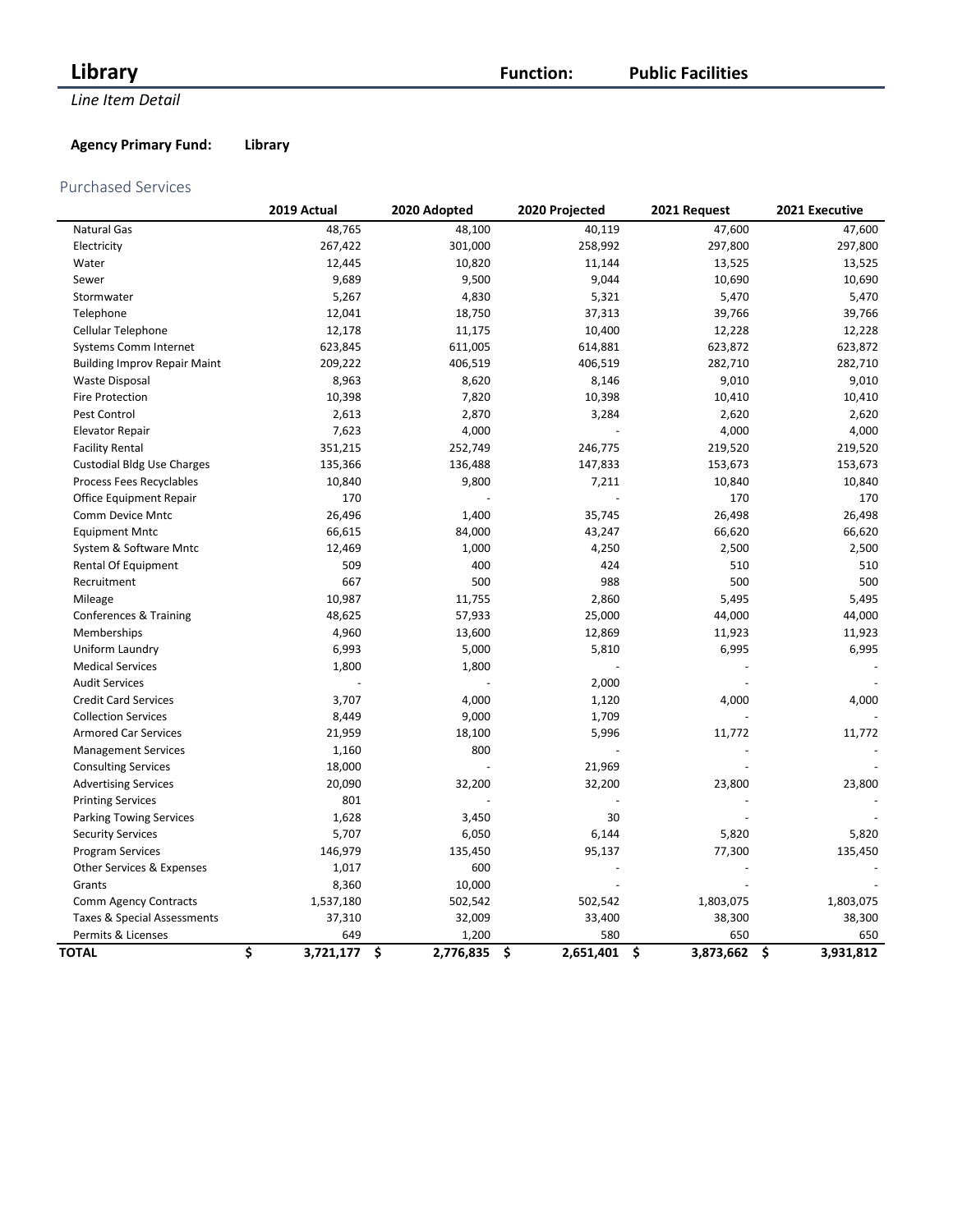## *Library Function:*

**Line Item Detail** 

**Public Facilities**

## **Agency Primary Fund: Library**

## Debt & Other Financing

|                                     | 2019 Actual |   | 2020 Adopted             |      | 2020 Projected           | 2021 Request             |     | 2021 Executive |
|-------------------------------------|-------------|---|--------------------------|------|--------------------------|--------------------------|-----|----------------|
| <b>Fund Balance Generated</b>       | 4,706,706   |   |                          |      |                          |                          |     |                |
| <b>TOTAL</b>                        | 4,706,706   | Ś | $\overline{\phantom{0}}$ | \$   | $\overline{\phantom{0}}$ | $\overline{\phantom{0}}$ | \$  |                |
| Inter-Departmental Charges          |             |   |                          |      |                          |                          |     |                |
|                                     | 2019 Actual |   | 2020 Adopted             |      | 2020 Projected           | 2021 Request             |     | 2021 Executive |
| ID Charge From Engineering          | 3,537       |   | 3,537                    |      | 3,537                    | 3,537                    |     | 3,537          |
| ID Charge From Fleet Services       | 4,819       |   | 4,201                    |      | 4,201                    | 4,429                    |     | 4,191          |
| ID Charge From Traffic Eng          | 3,380       |   | 3,314                    |      | 3,314                    | 3,766                    |     | 3,766          |
| ID Charge From Insurance            | 84,335      |   | 109,696                  |      | 109,696                  | 102,996                  |     | 102,996        |
| ID Charge From Workers Comp         | 14,849      |   | 11,443                   |      | 11,443                   | 16,532                   |     | 16,532         |
| <b>TOTAL</b>                        | 110,921     | Ś | 132,191                  | - \$ | 132,191                  | \$<br>131,260            | \$. | 131,022        |
| Transfer Out                        |             |   |                          |      |                          |                          |     |                |
|                                     | 2019 Actual |   | 2020 Adopted             |      | 2020 Projected           | 2021 Request             |     | 2021 Executive |
| <b>Transfer Out To Debt Service</b> | 2,826,376   |   | 3,045,046                |      | 3,045,046                | 3,045,046                |     | 2,955,500      |
| Transfer Out To Capital             | 50,000      |   |                          |      |                          |                          |     |                |
| <b>TOTAL</b>                        | 2,876,376   |   | 3,045,046                |      | 3,045,046                | 3,045,046                | \$  | 2,955,500      |